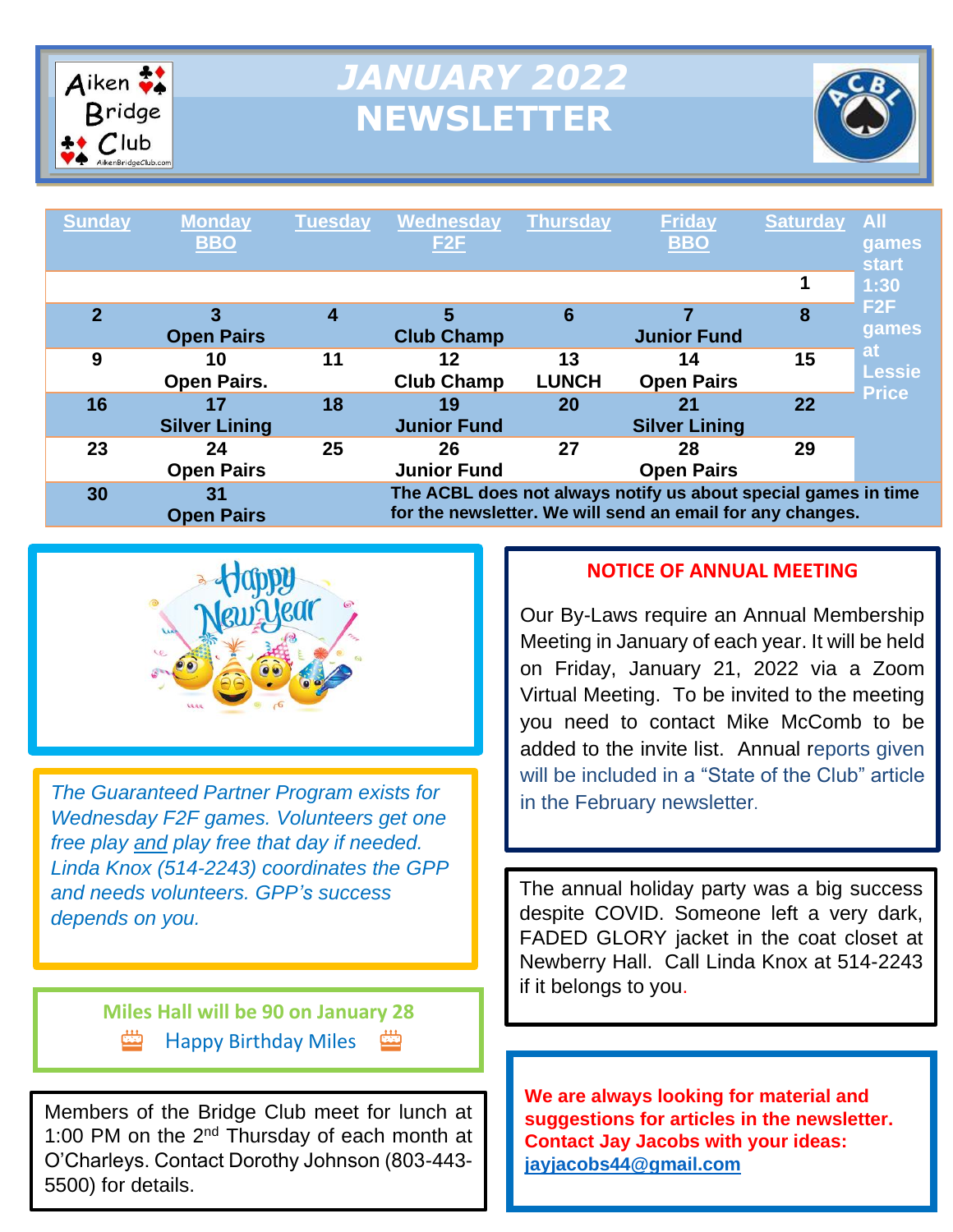#### **2022 Online ACBL Game News**

- ➢ Starting 3 January, online club games will award the same number of black masterpoints as face-to-face club games. ACBL has eliminated the 125% online game bonus.
- ➢ 6-9 January. All online games will be Junior Fund games and award 200% normal club game BLACK masterpoints.
- ➢ 17-23 January. Silver Linings Week. All online games will award 200% normal club game masterpoints. All masterpoints will be SILVER!
- ➢ 12-13 February. Valentine Weekend. All online games will award 200% normal club game BLACK masterpoints.
- ➢ 21-27 February. Education Foundation Week. All online games will award 200% normal club game BLACK masterpoints.

#### **Important Election Information**

The bylaws proposed by the Board were approved unanimously by all who took the time to recently vote. We appreciate the faith you have put in us to lead this Club in order to provide you the opportunity to play competitive bridge in a friendly and safe environment, both on-line and face-to-face.

The bylaws call for a six-member Board serving two-year terms. However, given our ages and health conditions, we fully realize that resignations are something we have to anticipate and accept. With the recent appointment of Marc Carney to fill out Phoebe Walters' unexpired term, we presently have six members. The terms of Lauren Alexander and Mike McComb expire this year. Both have agreed to serve new terms.

The bylaws also call for elections in January. We as a Board anticipate there will not be many people willing to run for election. In the past we have named a nominating Committee, who have arm-twisted our friends and usually come up with just enough people to fill the open slots. Occasionally we actually have a choice, and thus there are winners and losers. Since we have enough people currently willing to serve on the Club Board, we can save a whole lot of effort (and paper!) by not holding a formal election.

Therefore, although we will accept nominations, the Board respectfully suggests the Club elect Lauren and Mike without going through a formal election process.

The bylaws call for the Board to name a Club Manager and Treasurer from among its members after their election to the Board. Although we are totally open to your input, we have discussed the roles we each are willing to serve in for 2022, and sincerely request your support of our decisions moving forward.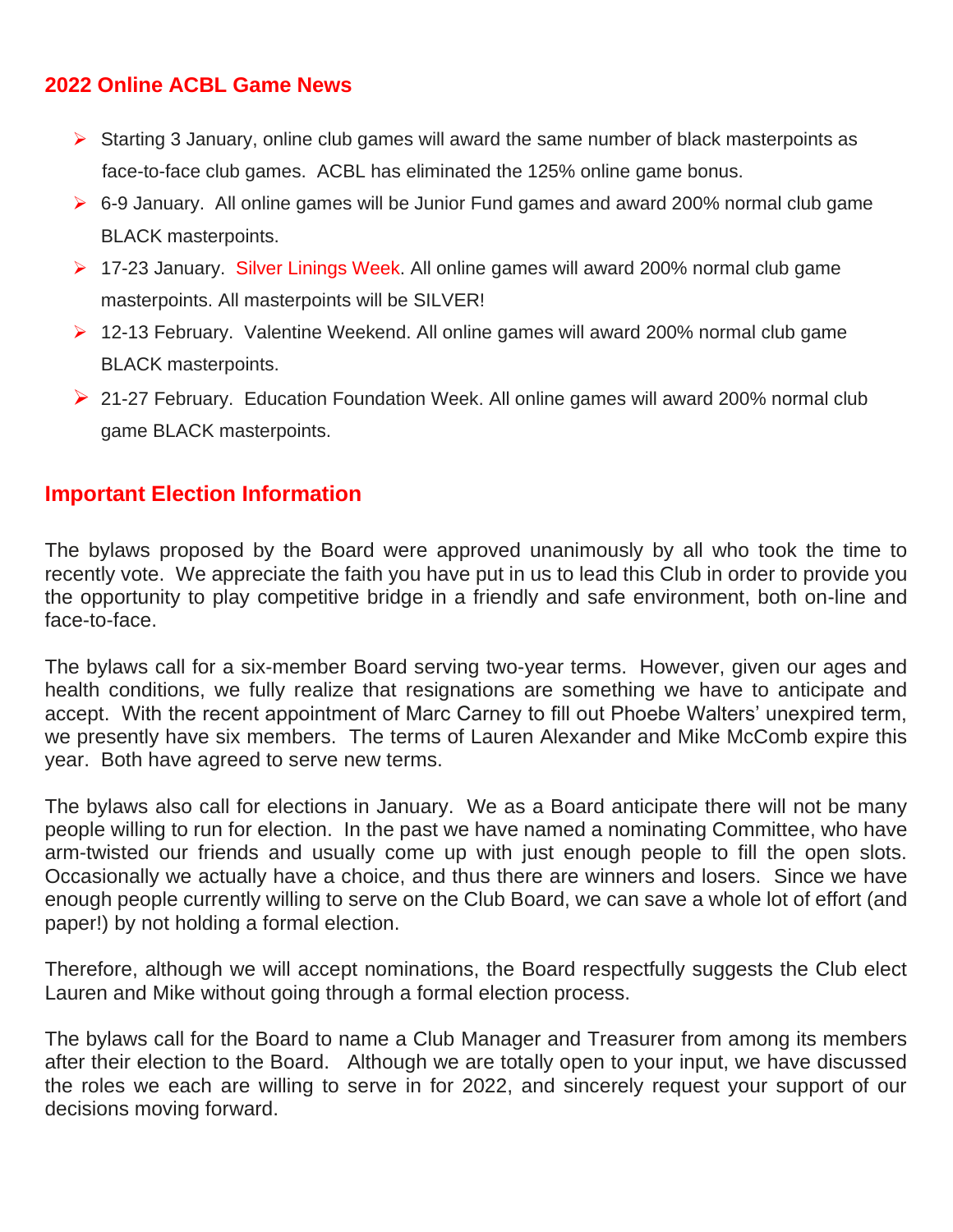#### **CHARITABLE CONTRIBUTIONS**

As of the third quarter, the Club had improved its bank balances compared to year end. As a result, I took an informal survey of the E-W pairs coming to our table a couple months back. The overwhelming response was that we should increase our gifts to charity to use some of this money. I reported this to the Board in November, and in our December 3<sup>rd</sup> meeting, we decided to spend as charitable donations an amount roughly equivalent to what we were spending on ourselves for the Holiday Party. After some discussion, the Board agreed on four charities to support this year, in addition to the \$1000 contribution we made to the Alzheimer's organization back in June. The amount we spent on the Holiday Party was about \$2600, thus our four designated charities will each get about \$650.

Here are the four we have chosen for 2021. This is not to say we will support these organizations every year, though we might choose to do so.

St. Vincent de Paul provides support for the less fortunate in our community, both seniors and families. Though this organization is affiliated with St. Mary's Catholic Church, it serves people of all faiths and is recognized as an asset to the Aiken community at large.

The Animal Advocate is a no-kill animal shelter in Barnwell. The Board recognizes that many of our members have animals, and we felt it appropriate to make a donation to recognize that interest.

Aiken Elementary Backpack Program is run by the teachers and staff at Aiken Elementary and provides food for children who they feel are in danger of being hungry when school is not in session. The school attendance area includes low-income areas around the Croft House and the Price Center. The Board felt this was a good use of our funds from a geographical perspective, even though it is not focused on seniors.

Aiken Senior Life Services provides transportation for those seniors in our community who do not have cars, as well as the Meals on Wheels Program for seniors (1800 hot nutritious meals provided each week). I was shocked to learn their fleet of vehicles (Best Friend Express, Pony Express, and Dial-A-Ride) has 31 vehicles and has travelled nearly 1.8 million miles in the past 11 months. (We totally lose sight of how many people in Aiken lack personal transportation, and thus rely on these services to stay mobile, run errands, and gracefully age in place.) The organization has grown so much they are relocating to their new building on East Pine Log Road. (the old Bits, Bridles, & Britches building).

Although you may not totally agree with our choices, we hope that the above provides some understanding for why we opted to support these causes. If you have organizations, you would like us to consider next year, please contact a Board member.

## How can I send an email to a board member??

To email any Board Member go the the ABC Website: <https://www.bridgewebs.com/aiken/> and click on Board Members Tab on the menu on the left side of the website. Click on the envelope  $\Box$  next to the board member's name and you will be able to send that person a secure email.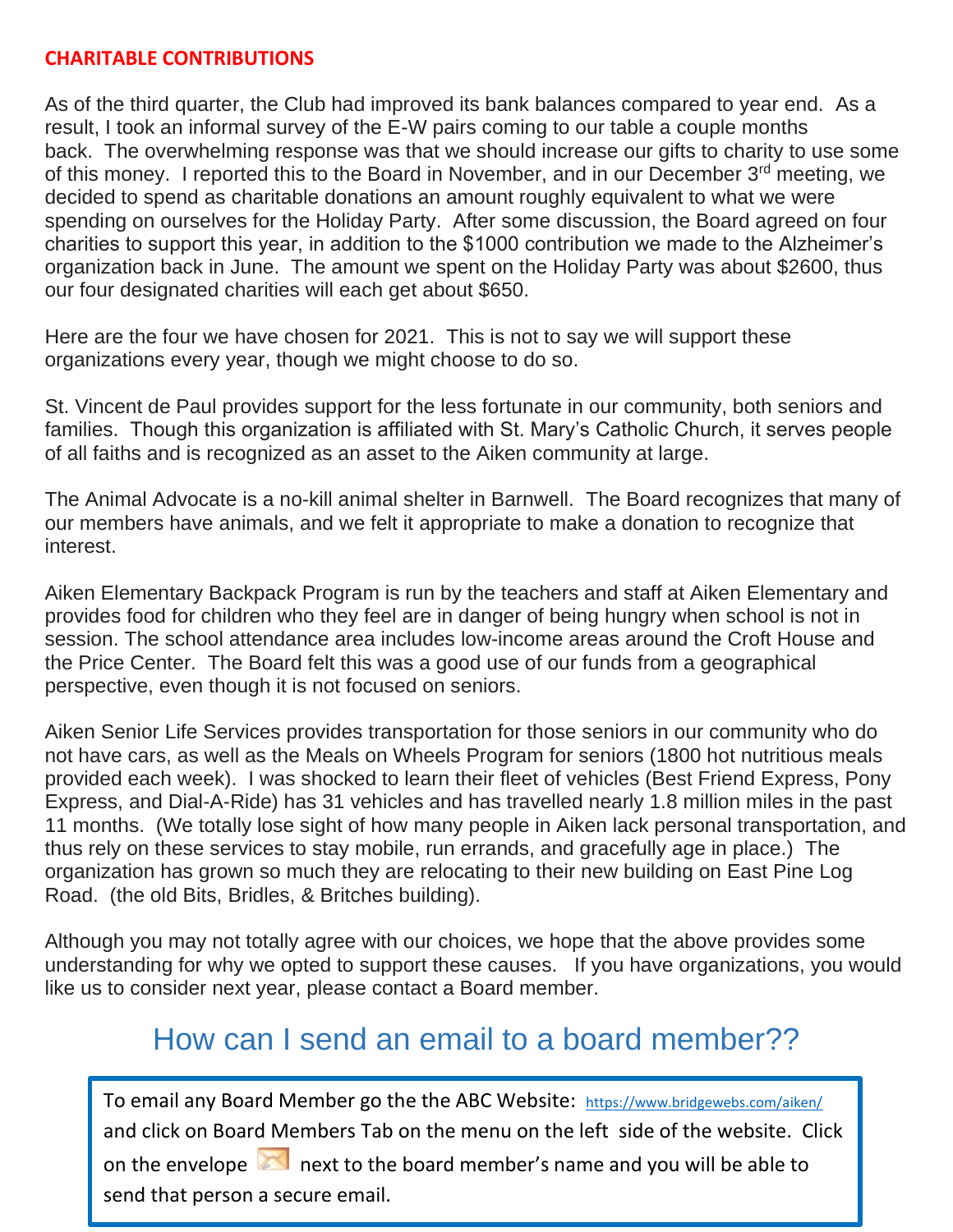#### **HELP SUIT GAME TRIES**

Once a major is established as trump, but without a game force, opener's bid of another suit is generally a game try and is forcing to at least 3 of our major. Thus, if I open 1S and partner raises to 2S, a bid of any other suit at the 3 level asks partner to bid game if they have any of the following: (1) help in that suit, generally an ace or king, (2) shortness in that suit (since I bid a 3 or 4 card suit with likely losers) or elsewhere, (3) extra trump length, and/or (4) a maximum raise to 2S. Meanwhile, if I am not interested in game, I simply pass 2S.

This approach avoids auctions such as 1H-2H-3H-??? Indeed, such auctions can be reserved for times when help is actually needed in the trump suit. Suppose I have 15+ points, but lack (most of) the top honors in trump. I do not need help outside of trump. In that case, bidding 3 of my major instead of an outside suit can ask specifically for the quality of trump support. With (1) 2 of the top 3 honors or (2) 1 honor and 4+ card support, responder goes to 4. Otherwise, responder passes 3 of the major.

#### **HOW I GOT MY FIRST DISHWASHER**

My mother came for dinner at our house. After dinner, we put our plates on the floor for the dogs to lick. My mother, not a dog-person and somewhat of a germophobe, was aghast, although we assured her that we wash them afterwards. A little later we went for an after dinner walk. Since we lived in the country, the dogs went wherever they wanted. Some horses had recently been by and the dogs returned with what could only be described as a s\*\*t-eating grin. The next day a dishwasher was delivered to our house.

#### **UPSIDE DOWN SPOTTED STRIPED BOX**

Follow these steps and see if you can figure this out.

- 1) Get a brown, cardboard box.
- 2) Get purple, orange, and turquoise paints.
- 3) Paint the box orange.
- 4) Paint on purple spots.
- 5) Paint on turquoise stripes.
- 7) Turn it upside down.
- 8) Lie on your side.

What is missing from this sequence? (answer below)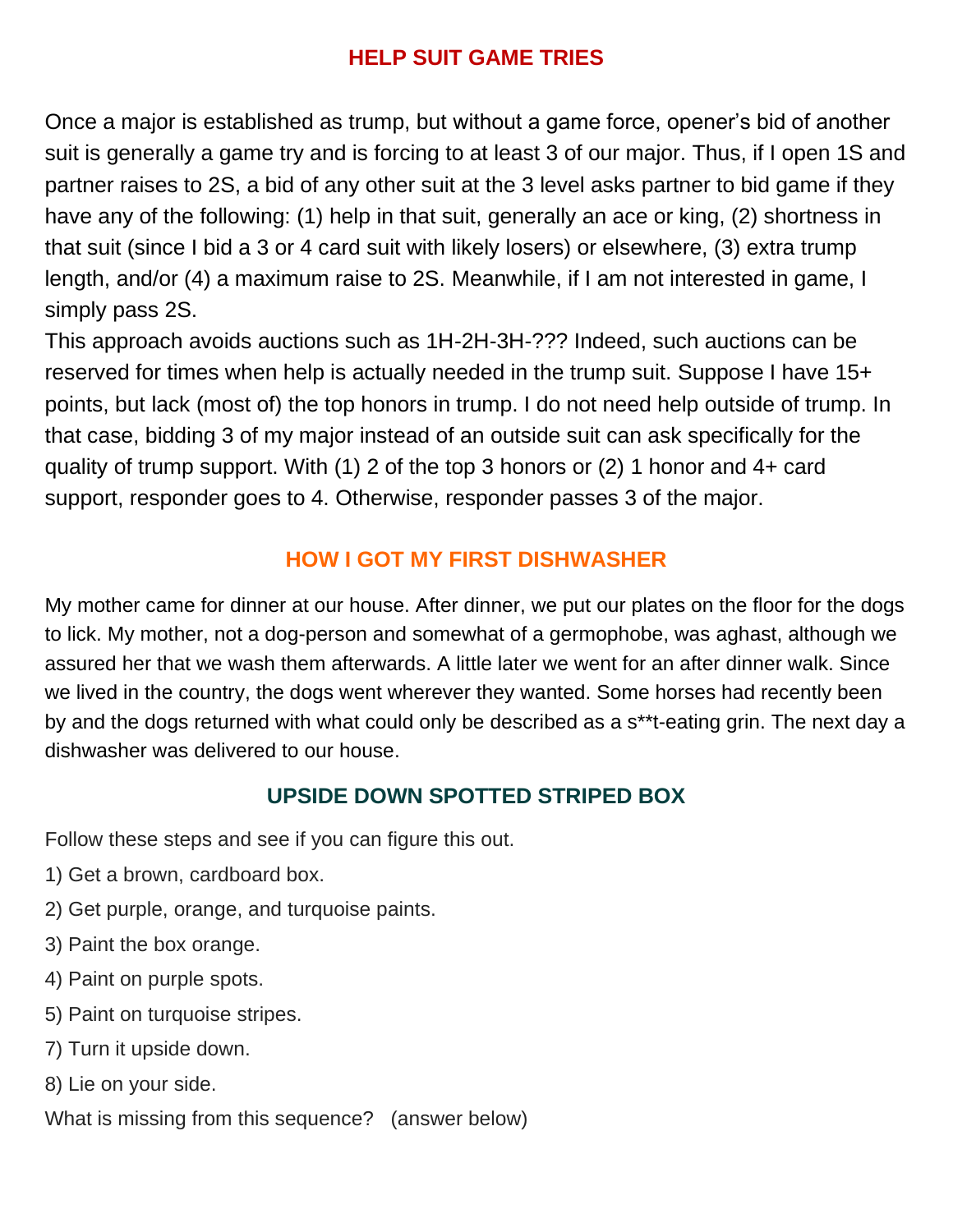## **GAMBLING 3NT**

Gambling 3NT is an opening bid featuring a long running minor (such as 7 to the AKQ). You may lack outside values, although an outside stopper is not forbidden. If you have a 6 card suit, you should have some outside values. Do not make this bid with a major – instead open 1, 2, 3, or 4 of the major, depending on your hand.

If partner has nothing, they will generally bid 4C and you pass or correct to 4D. Similarly, if the opponents double and partner wants to run, partner bids 4C and you pass or correct. If partner passes the double, it implies stoppers in the majors. If partner redoubles, the opponents do not play the contract undoubled.

Responses to a gambling 3NT are as follows:

| 4C     | Weakness, desire to play in opener's suit                                                                                                                                             |  |
|--------|---------------------------------------------------------------------------------------------------------------------------------------------------------------------------------------|--|
| 4D     | Generally used artificially as a singleton inquiry – opener then bids a major<br>suit singleton, 4NT without a singleton, and rebids his minor with a singleton in<br>the other minor |  |
| 4H, 4S | Natural, with at least a self-sufficient 6 card suit                                                                                                                                  |  |
| 4NT    | Conventional ask for suit length $-5C = 7$ cards, $5D = 8$ cards, etc.                                                                                                                |  |
| 5C     | Desire to play in 5 of opener's suit                                                                                                                                                  |  |
| 5D     | Natural – implies responder has a club honor so opener's suit must be<br>diamonds                                                                                                     |  |
| 6C     | Desire to play in minor-suit slam                                                                                                                                                     |  |

3NT and subsequent responses must be alerted.

A common defense against the gambling 3NT is to bid a 5 or 6 card major at the 4 level. Alternatively, you could double, asking for a major, or bid your stronger minor as a takeout for the majors. With the latter treatment, double can be for penalties.

When 3NT is the final contract, the best defense is often for the opening leader to cash a winner to get a look at dummy and obtain info from his/her partner as to which suit to lead next.

## **ODD NUMBERS**

Ms. Arroyo asked the class to see if they could find the sum of the first 50 odd numbers. As everyone settled down to their addition, Terry ran to her and said, "The sum is 2,500." Ms. Arroyo thought, "Lucky guess," and gave him the task of finding the sum of the first 75 odd numbers. Within seconds, Terry was back with the correct answer of 5,625. How did Terry find the sums so quickly? (answer below)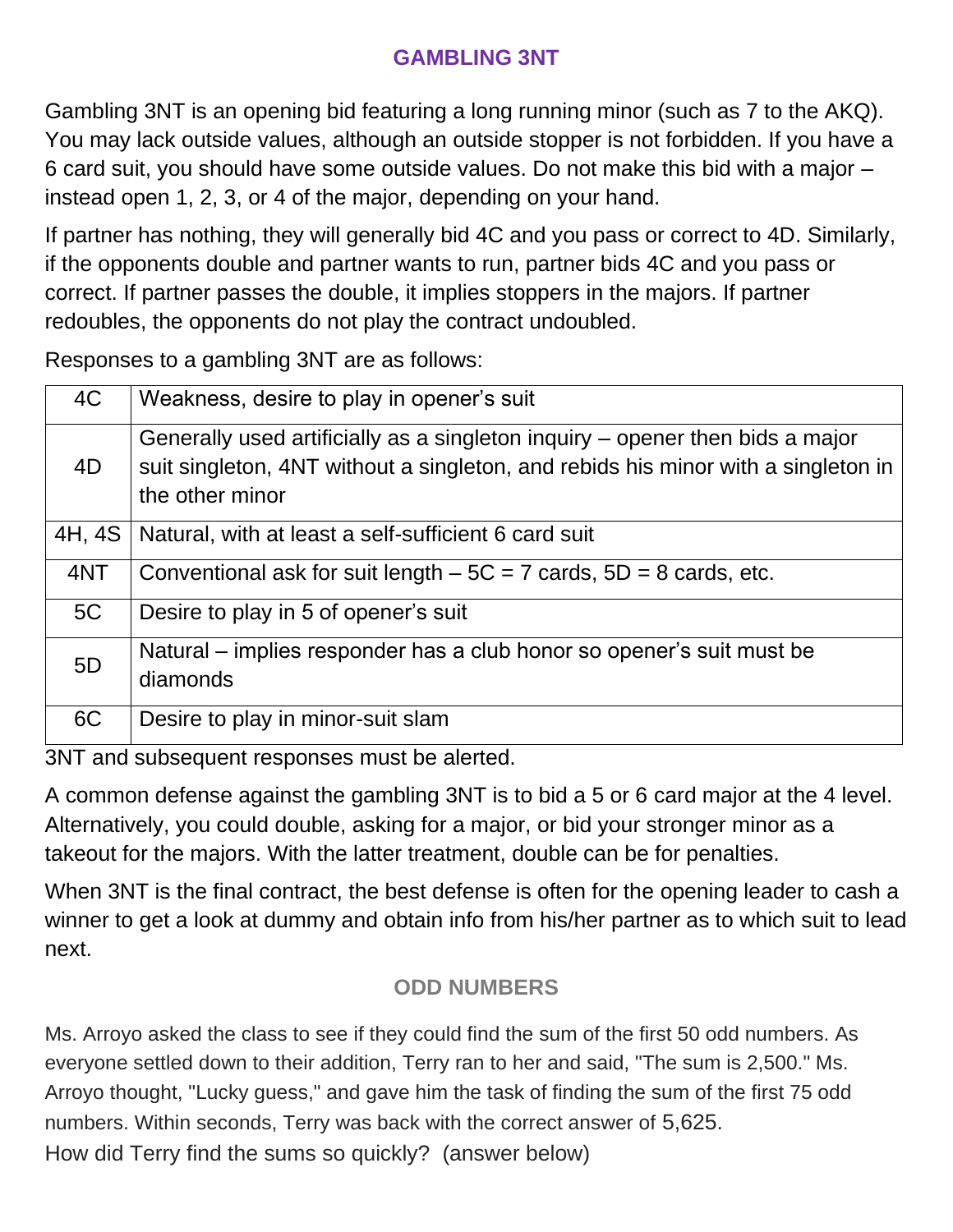## **NAMYATS**

NAMYATS is a convention popular with expert players. It allows you to differentiate between weak and strong four level openers in a major. (And yes, it is Stayman spelled backwards.) With a weaker hand or one with a solid major and nothing else, you open four of your major. With a stronger hand, you open 4C when your suit is hearts and 4D when your suit is spades. Then, partner can assess slam possibilities. If partner is interested in slam, they start a cue bidding sequence. If not, partner simply accepts the transfer to the major.

Some people play that you always open 4C or 4D without differentiating between weak and strong hands, although this is a less popular treatment. In that case, partner still indicates slam interest by starting a cue bidding sequence. Otherwise, partner simply accepts the transfer. While this approach loses the ability to differentiate between weak and strong hands, it has the advantage of making the unknown hand the declarer. The bids must be alerted.

What you lose is the ability to open 4 of a minor, which does not occur often. As a defense against NAMYATS, most people play a double as a takeout of opener's major, while delayed doubles are for penalty.

#### **BOB'S PARTY**

Bob was having a big party. He decided on a technique to get lots of people to come. He invited his five closest friends and said that they could each invite 4 people.

Each of those could invite 3. Each of those could invite 2. Each of those could invite 1.

Overall, how many people did Bob invite to his party? (answer below)

#### **DEFINITIONS**

Glossolalia - Unintelligible utterances occurring during religious excitation, schizophrenia, etc. (also known as speaking in tongues)

Pogonophobia – fear of beards

Philocynic – dog-lover

Arachibutiphobia – fear of peanut butter sticking to the roof of your mouth